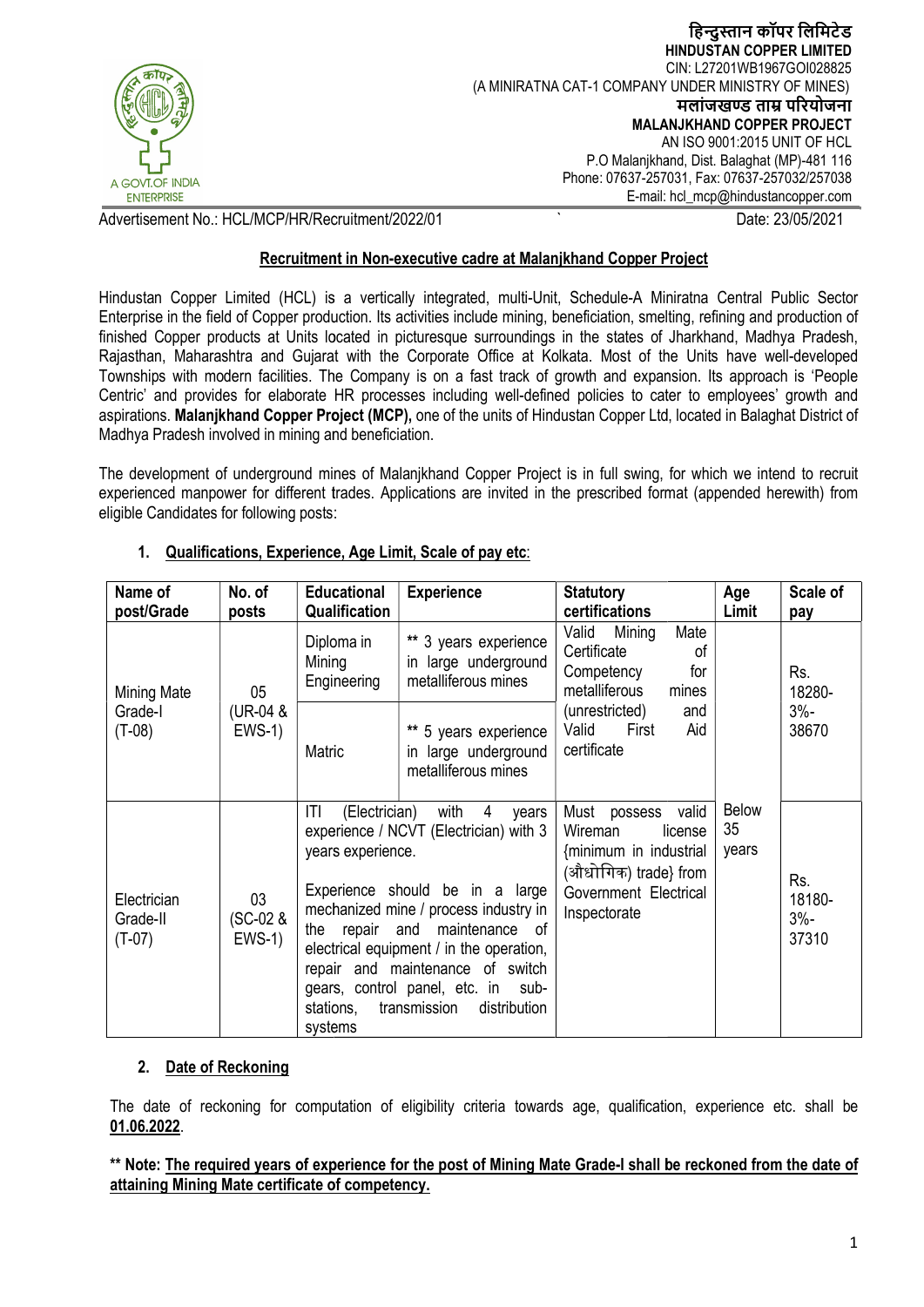- **3.** Age : Maximum 35 years as on 01.06.2022.
	- (i) The maximum age limit is 35 years as on 01.06.2022 for General Candidates.
	- (ii) The maximum age limit is relaxable by 5 years for SC/ST candidate & 3 years for OBC (Non-creamy layer) candidates.

## 4. Reservation:

- (i) Reservation of posts shall be as per the Govt. of India Directives.
- (ii) Candidates belonging to SC/ST are required to submit self-attested copies of their valid Caste/Tribe certificate in the prescribed format issued by the Government Authorities.
- (iii) Candidates seeking reservation under EWS will have to submit latest valid an Income & Asset certificate issued by the Government Authorities. The prescribed format and the Competent Authority have been mentioned in DoPT office memorandum no.: 36039/1/2019.

## 5. Mode of Selection

- (i) Mode of selection shall be through written test followed by Trade Test. Written Test shall be held in the form of multiple choice questions. Successful candidates in written test shall further go for Trade Test.
- (ii) The candidates, who secure minimum pass marks of 35% for SC/ST candidates and 40% for others in written test, shall be called for trade test in the ratio of 1:3 of the vacancies.
- (iii) The weightage of the written test and trade test will be 80% and 20% respectively. Final merit list will be made based on aggregate of written test and trade test marks.
- (iv) The Trade Test shall be conducted on the same day for the successful candidates in written test.

## 6. Centre for written Test

The likely date of written test and venue will be communicated through company's website. Candidates are advised to visit company's website www.hindustancopper.com from time to time for any changes/update.

## 7. Issue of Admit Card

Admit card for written test shall be sent through email only. Hence candidates are advised to ensure that they provide correct active email id in the application form. All correspondence with the candidate shall be done through e-mail / announcement on the Company's website only. Candidates are therefore advised to visit regularly on our website for latest updates. The Company shall not be responsible for any loss of email sent due to invalid/ wrong email ID provided by the candidate.

## 8. Application Fee

Candidates belonging to General, OBC& EWS category are required to pay non-refundable application fee of Rs. 500/- (Rupees five hundred) by means of Demand Draft drawn in favour of HINDUSTAN COPPER LIMITED payable at Malanjkhand. However, application fee for SC/ST & Ex-servicemen category is not applicable.

## 9. Last date of receiving duly filled in applications

The last date of receipt of application is on or before 30.06.2022 upto 05:00 PM. The candidates shall be required to submit their application as per the prescribed application format through ORDINARY POST/SPEED POST/ COURIER/ REGISTERED POST. No other means/mode of application shall be accepted. The company shall not be responsible for any postal delay or loss of application during transit.

## 10. Internal Candidates

- (i) The existing serving employees of Hindustan Copper Limited who are fulfilling the requisite eligibility criteria and desirous of applying against the advertised posts shall also have to submit their application through proper channel.
- (ii) No application fee shall be charged from the employees of the company.
- (iii) The prescribed age limits will not apply in such cases.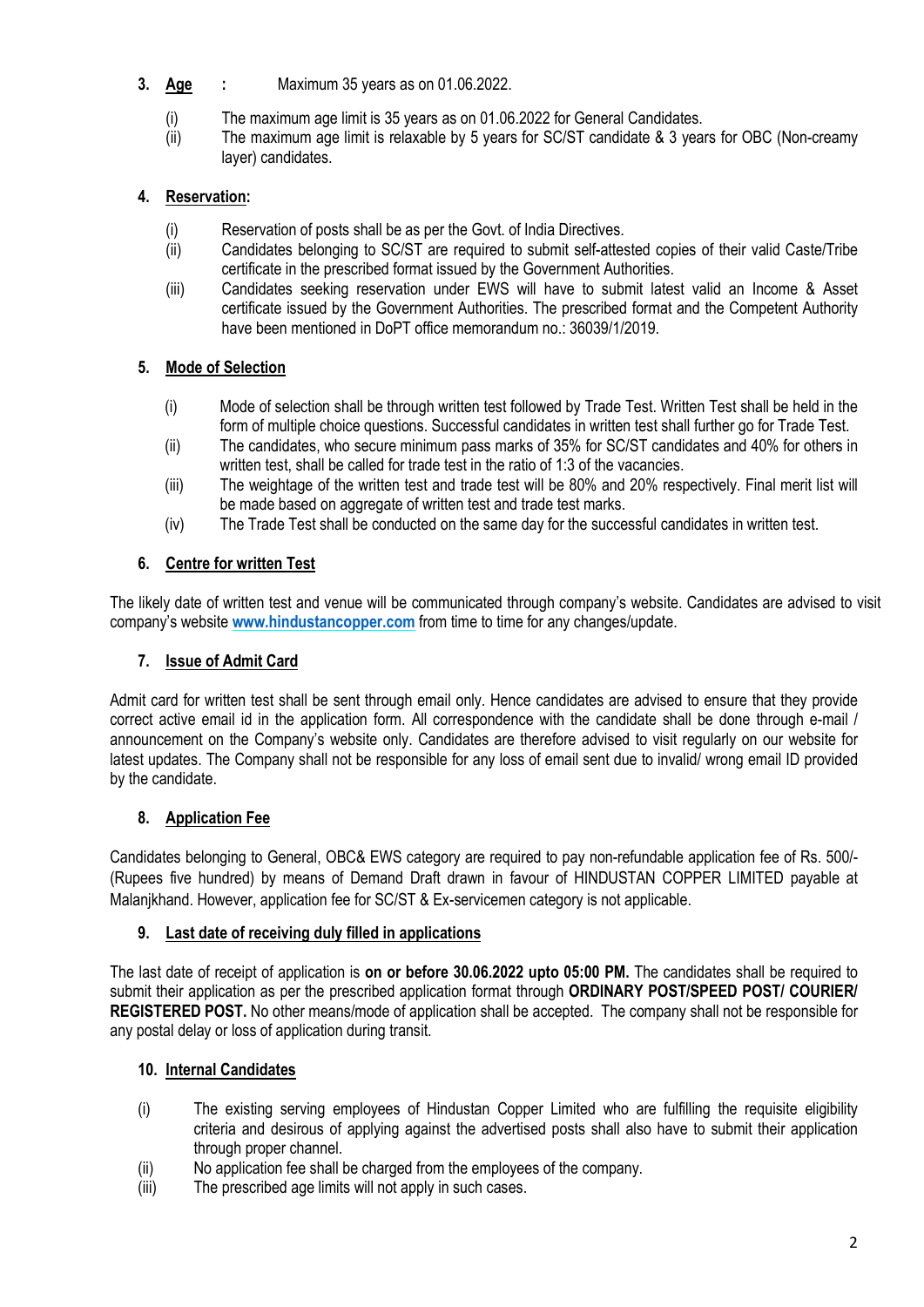(iv) Company employees appearing for Written/Trade test shall be treated as on tour/duty and their travelling allowance/attendance as the case may be, will be regulated as per rules of the company.

#### 11. How to apply

- (i) Neatly printed application in prescribed format on A4 size paper only to be used.
- (ii) Self-attested photocopies of the following documents should be attached with the application.

#### For Mining Mate Grade-I

- (a) Matriculation / Secondary Certificate as proof of Date of Birth.
- (b) Marks Sheet OR Certificate of: Matriculation / 10th / Secondary / Diploma in Mining, as applicable, in support of qualification.
- (c) Mining Mate Certificate of Competency (Un-Restricted) issued by DGMS for metalliferous mines.
- (d) Valid First Aid Certificate issued by the Competent Authority.
- (e) Experience certificate as applicable.
- (f) Caste Certificate in the prescribed format issued by the Government Authorities, if applicable.

#### For Electrician Grade-II

- (a) Matriculation / Secondary Certificate as proof of Date of Birth.
- (b) Marks Sheet OR Certificate of: Matriculation / 10th / Secondary / ITI (Electrician), as applicable, in support of qualification.
- (c) Valid Wireman License as mentioned in the Point No.1 of the advertisement
- (d) Experience certificate as applicable.
- (e) Caste Certificate in the prescribed format issued by the Government Authorities, if applicable.
- (iii) One recent passport size colour photograph duly signed by the candidate should be pasted at the specified place in the application form. Two additional copies of colour passport size recent photograph should be attached with the application form. Candidates are advised to keep few more copies of the same photograph with them, which shall be required at the time of written test and at later stage.
- (iv) Duly filled-in application, complete in all respect, along with all required documents should reach to the following address by superscribing the envelope with "NAME OF THE POST APPLIED" through Ordinary Post/Speed Post / Courier/Registered Post on or before 30.06.2022 upto 05:00 PM.

DGM (Administration) / HR Hindustan Copper Limited Malanjkhand Copper Project Tehsil: Birsa P.O- Malanikhand District-Balaghat Madhya Pradesh-481116

(v) HCL/MCP shall not be liable for any delay or loss in postal transit for any reasons whatsoever.

#### 12. Emoluments

.

- (i) Selected candidates for the post of Electrician Grade-II will be placed in the pay scale of Rs. 18180- 3%-37310/- (T-07 grade). The candidates selected for the post of Mining Mate Grade-I will be placed in the pay scale of Rs. 18280-3%-38670/- (T-08 grade).
- (ii) Besides Basic Pay, Dearness Allowance (IDA pattern), Allowances, Company accommodation(subject to availability), LTC, Medical facilities, Reimbursement of conveyance expenses, Contributory Provident Fund, Gratuity, etc. will be admissible as per Company rules in force from time to time.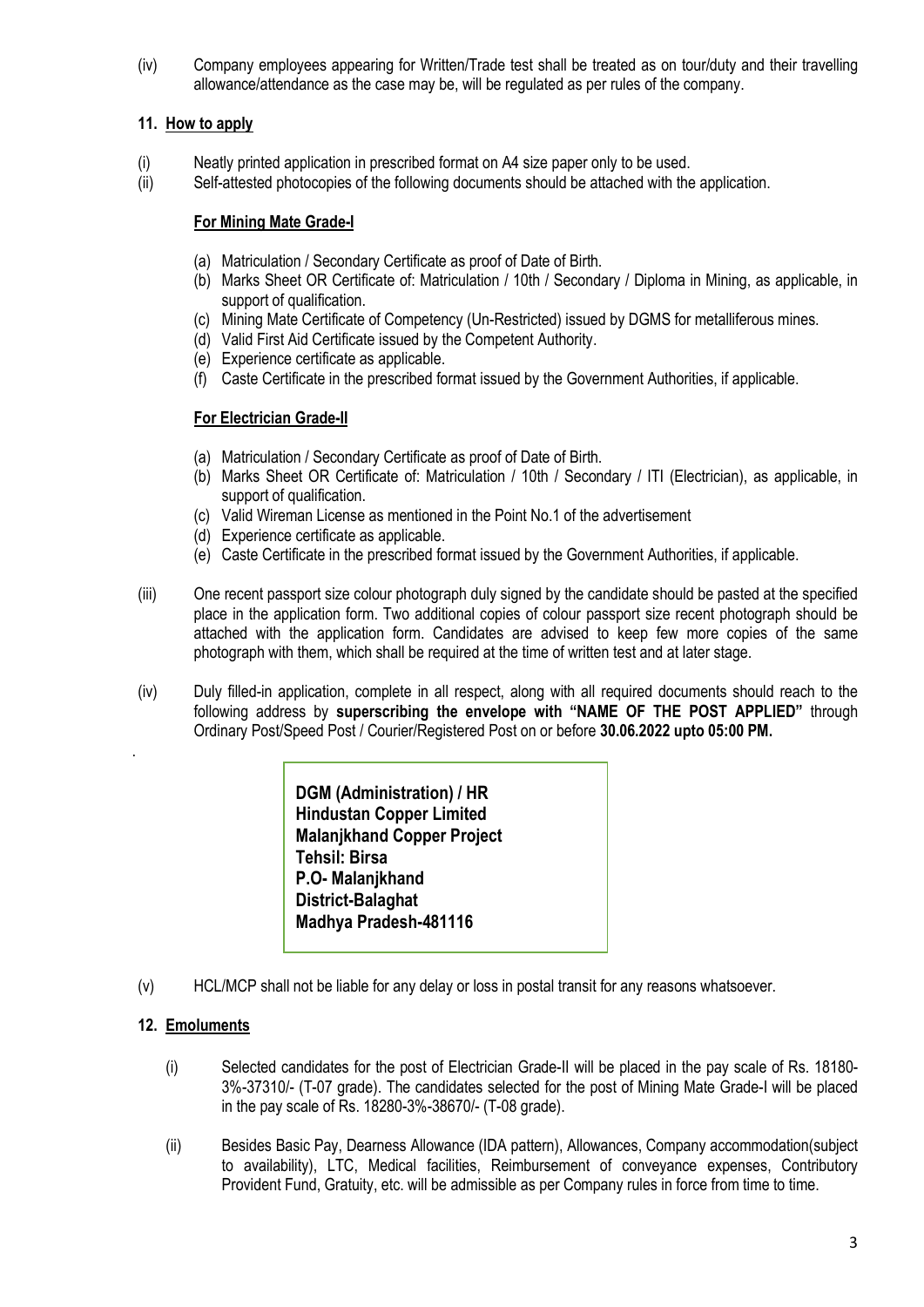## 13. Probation

Candidates selected as Electrician Grade-II and Mining Mate Grdae-I will be on probation for a period of Six months. On successful completion of probation period, they will be confirmed to the post.

#### 14. General Conditions

- (i) Only Indian Nationals are eligible to apply.
- (ii) The candidate should ensure that he/she fulfils the eligibility criteria and other norms mentioned in this advertisement.
- (iii) Candidates are advised to send their applications well in advance without waiting for the closing date.
- (iv) All qualifications should be recognized by State Govt. / Board / Govt. of India / appropriate statutory authority.
- (v) Request for change of mailing address, category, discipline as declared in the application form will not be entertained.
- (vi) Candidates are advised to keep their E-mail ID (mentioned in the application form) active for atleast one year. No change in the E-mail ID will be allowed once declared. All correspondence with candidates shall be done through E-mail only.
- (vii) Mere submission of application form or admission into Written Test, etc. does not imply that the Company (MCP) has been satisfied about the candidate's eligibility. Candidature is liable to be rejected at any stage of recruitment process or after recruitment or on joining if any information provided by the candidate is false or is not found to be in conformity with eligibility criteria mentioned in the advertisement.
- (viii) Candidates should note that the details provided by them in their application are taken on their face value and the onus of providing the correctness and authenticity of the same as and when required lies with the applicant.
- (ix) If the SC/ST certificate has been issued in a language other than English / Hindi, the candidates will be required to submit a self-certified translated copy of the same either in English or Hindi.
- (x) No TA will be paid to any candidate for appearing in the written examination except internal candidates.
- (xi) Candidates employed with Government Departments / PSUs / Autonomous Bodies have to produce No Objection Certificate (NOC) at the time of Trade Test / Document Verification. If the candidate fails to provide the NOC at the time of Trade Test / Document Verification, he / she will not be allowed to appear for further selection process.
- (xii) HCL/MCP reserves the right to cancel / restrict / modify / alter the recruitment process, if need so arises, without issuing any further notice or assigning any reasons thereof.
- (xiii) HCL/MCP reserves the right to change the number of vacancies and/ or restrict, if required, without issuing any further notice or assigning any reason thereof.
- (xiv) Any canvassing directly or indirectly by the applicant shall disqualify his/her candidature.
- (xv) Any modifications / amendments in the advertisement will be given in HCL's website www.hindustancopper.com. Candidates are advised to visit HCL's website regularly for updates in this regard.
- (xvi) Legal jurisdiction will be at Balaghat in case of any cause / dispute arising out of this recruitment.

Sd/- DGM (Administration) / HR

\*\*\*\*\*\*\*\*\*\*\*\*\*\*\*\*\*\*\*\*\*\*\*\*\*\*\*\*\*\*\*\*\*\*\*\*\*\*\*\*\*\*\*\*\*\*\*\*\*\*\*\*\*

Note: Please see the next page for Proforma of Application.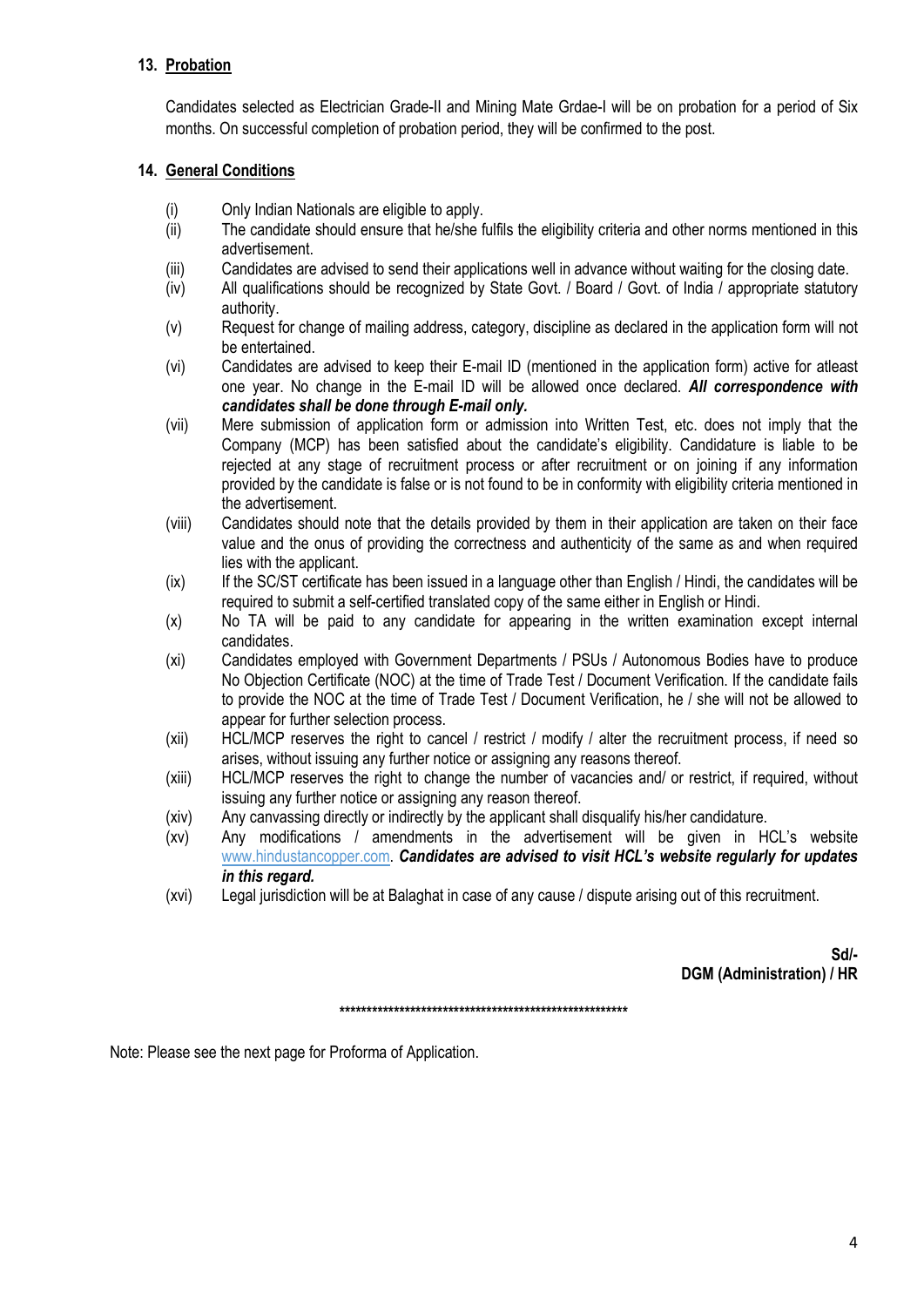

# APPLICATION BLANK

| Please fill in BLOCK LETTERS. Incomplete applications shall be rejected. |  |  |
|--------------------------------------------------------------------------|--|--|
|                                                                          |  |  |

| I<br>٠<br>× |  |
|-------------|--|
|             |  |

| ιυ,                                                                                                                                     |                                                                                 |                                                                                                                       |                       |             | Please paste(not pin)                         |
|-----------------------------------------------------------------------------------------------------------------------------------------|---------------------------------------------------------------------------------|-----------------------------------------------------------------------------------------------------------------------|-----------------------|-------------|-----------------------------------------------|
| DGM (Administration)-HR<br>Hindustan Copper Limited<br>Malanjkhand Copper Project<br><b>Tehsil-Birsa</b><br>Dist: Balaghat (M.P)-481116 |                                                                                 |                                                                                                                       |                       |             | a recent passport size<br>coloured photograph |
|                                                                                                                                         | Name of the post Applied for:                                                   |                                                                                                                       |                       |             |                                               |
| 1. Name                                                                                                                                 |                                                                                 | <u> 1989 - Johann Stoff, deutscher Stoff, der Stoff, der Stoff, der Stoff, der Stoff, der Stoff, der Stoff, der S</u> |                       |             |                                               |
| 2. Date of Birth (dd/mm/yy)                                                                                                             |                                                                                 | <u> 1989 - Johann John Stone, marking fan de Amerikaanske kommunister fan de Amerikaanske kommunister fan de Frys</u> |                       |             |                                               |
| 3. Father's name:                                                                                                                       |                                                                                 | <u> 1980 - John Barnett, fransk politiker (d. 1980)</u>                                                               |                       |             |                                               |
| 4. Correspondence Address:                                                                                                              |                                                                                 |                                                                                                                       |                       |             |                                               |
|                                                                                                                                         |                                                                                 |                                                                                                                       |                       |             |                                               |
|                                                                                                                                         |                                                                                 |                                                                                                                       |                       | <b>PIN</b>  |                                               |
| 5. Permanent Address:                                                                                                                   |                                                                                 |                                                                                                                       |                       |             |                                               |
|                                                                                                                                         |                                                                                 |                                                                                                                       |                       |             |                                               |
| <b>PIN</b>                                                                                                                              | the contract of the contract of the contract of the contract of the contract of |                                                                                                                       |                       |             |                                               |
| 6. Mobile:                                                                                                                              |                                                                                 |                                                                                                                       | Landline Telephone    |             |                                               |
|                                                                                                                                         |                                                                                 |                                                                                                                       |                       |             |                                               |
| 8. E-mail:                                                                                                                              | <u> 1989 - Johann John Stone, markin fizik eta idazlea (</u>                    |                                                                                                                       |                       |             |                                               |
|                                                                                                                                         | 9. Category (please tick $(\checkmark)$ the appropriate category):              |                                                                                                                       |                       |             |                                               |
| SC                                                                                                                                      | OBC<br><b>ST</b>                                                                | <b>EWS</b>                                                                                                            |                       |             |                                               |
| 10. Marital Status:                                                                                                                     | and the control of the control of                                               |                                                                                                                       |                       |             |                                               |
|                                                                                                                                         | 11. Academic/ Professional Qualification:                                       |                                                                                                                       |                       |             |                                               |
| Examination<br>Passed                                                                                                                   | Board/Univ./Institute                                                           | Year of Passing                                                                                                       | Duration of<br>Course | Div./ Grade | <b>Marks</b><br>obtained (%)                  |
|                                                                                                                                         |                                                                                 |                                                                                                                       |                       |             |                                               |
|                                                                                                                                         |                                                                                 |                                                                                                                       |                       |             |                                               |
|                                                                                                                                         |                                                                                 |                                                                                                                       |                       |             |                                               |
|                                                                                                                                         |                                                                                 |                                                                                                                       |                       |             |                                               |
|                                                                                                                                         |                                                                                 |                                                                                                                       |                       |             |                                               |